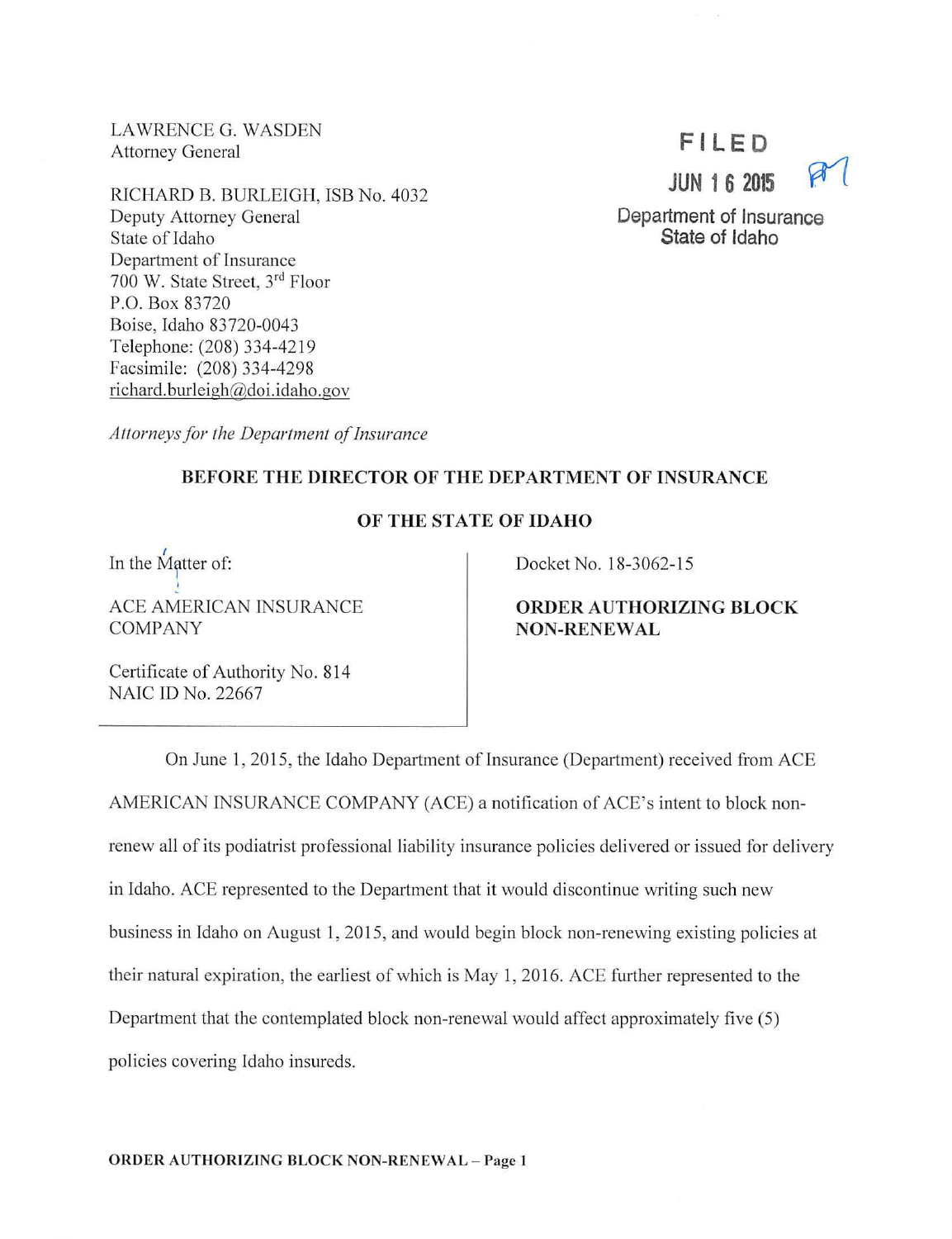The Director, having reviewed the foregoing and the requirements of Idaho Code  $\S$  41-1841(1), and acting pursuant to the authority set forth in Idaho Code  $\S$  41-210(2),

THE DIRECTOR HEREBY FINDS that the proposed effective date of the contemplated block non-renewal complies with the one hundred twenty (120) day notice requirement to the Director, as set forth in Idaho Code § 41-1841(1).

NOW THEREFORE, IT IS HEREBY ORDERED that ACE is authorized, pursuant to Idaho Code § 41-1841 , to effectuate a block non-renewal of its podiatrist professional liability insurance policies delivered or issued for delivery in Idaho, which, based on ACE's representation, will affect approximately five (5) policies covering Idaho insureds. ACE shall begin non-renewing the affected policies at each policy's natural expiration date occurring on or after May 1, 2016. ACE shall provide advance notice to policyholders affected by the nonrenewals authorized by this order in accordance with the notice provisions included in the company's applicable insurance policies.

THIS ORDER is a final order of the Director and is EFFECTIVE IMMEDIATELY. DATED this  $\sqrt{\frac{1}{2}}$  day of June, 2015.

> STATE OF IDAHO DEPARTMENT OF INSURANCE

c

**Director**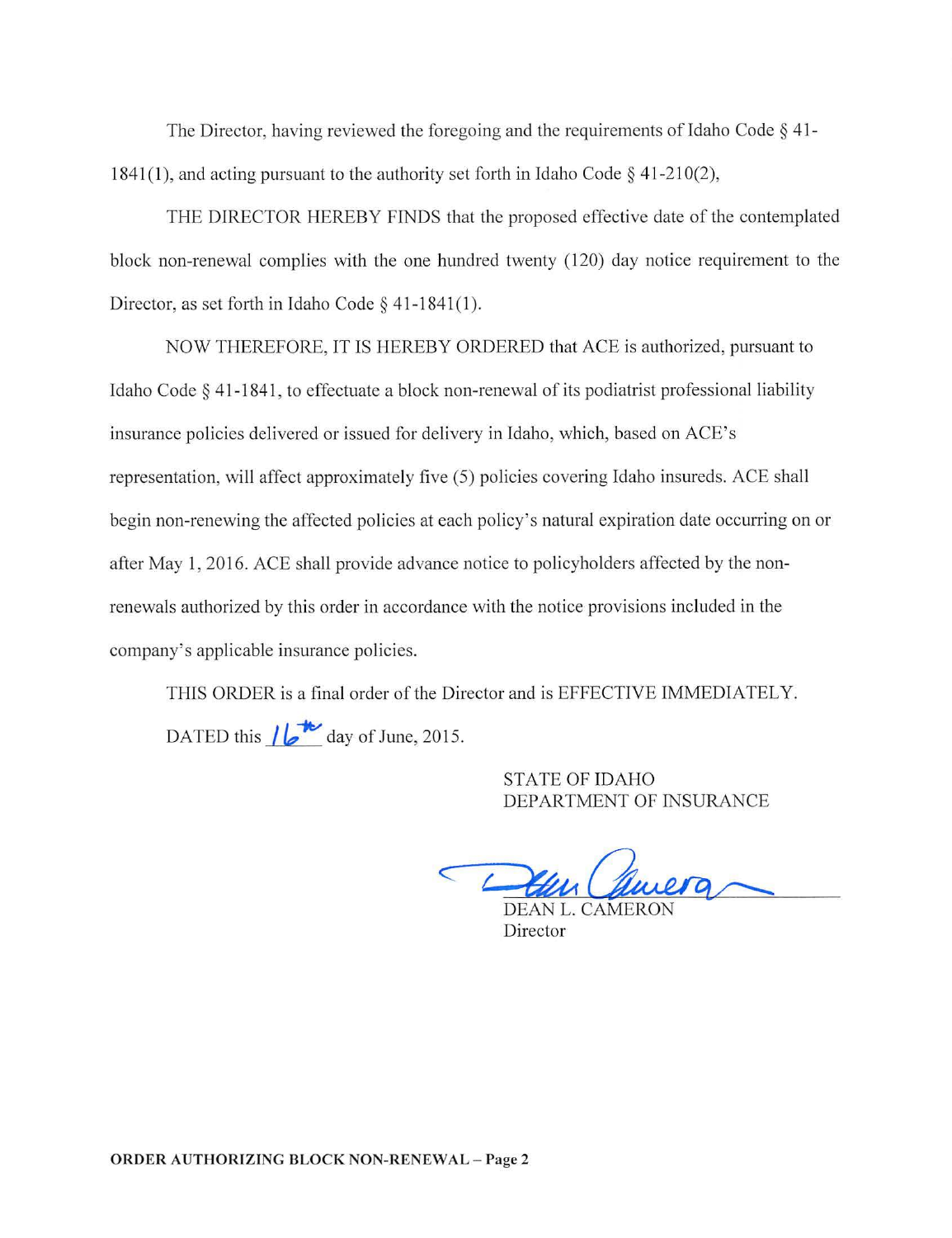## NOTIFICATION OF RIGHTS

This Order constitutes a final order of the Director. Any party may file a motion for reconsideration of this final order within fourteen (14) days of the service date of this order. The Director will dispose of the petition for reconsideration within twenty-one (21) days of its receipt, or the petition will be considered denied by operation of law. *See,* Idaho Code  $§ 67-5246(4).$ 

Pursuant to Idaho Code §§ 67-5270 and 67-5272, any party aggrieved by this final order may appeal it by filing a petition for judicial review in the district court of the county in which: (1) the hearing was held; or (2) the final agency action was taken; or (3) the aggrieved party resides or operates its principal place of business in Idaho; or (4) the real property or personal property that was the subject of the agency decision is located. An appeal must be filed within twenty-eight (28) days of: (a) the service date of this final order; or (b) an order denying a petition for reconsideration; or  $(c)$  the failure within twenty-one  $(21)$  days to grant or deny a petition for reconsideration, whichever is later. *See,* Idaho Code § 67-5273. The filing of a petition for judicial review does not itself stay the effectiveness or enforcement of the order under appeal.